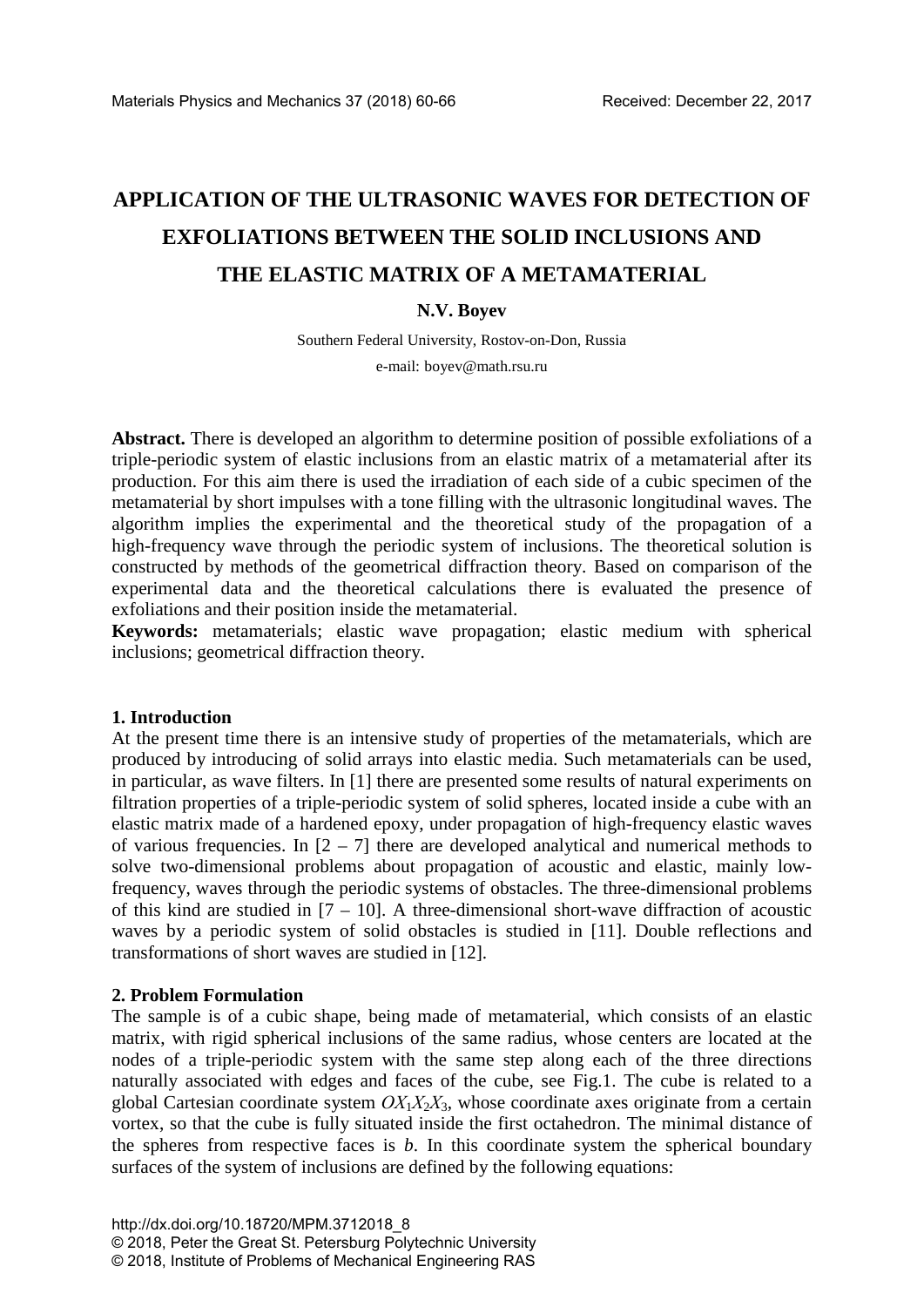Application of the ultrasonic waves for detection of exfoliations between the solid inclusions and the elastic... 61

$$
(x_1 - m_1(2a+b))^2 + (x_2 - m_2(2a+b))^2 + (x_3 - m_3(2a+b))^2 = a^2; \ m_1, m_2, m_3 = \overline{1,M} \tag{1}
$$

Let us consider the case when in the process of cube's production there may arise some exfoliations of the matrix material from some parts *S*(*m*1, *m*2, *m*3) of the surfaces of respective spherical inclusions. The problem is to detect the presence of the exfoliations and to determine their positions inside the specimen.



**Fig.1.** Triple-periodic system of  $3 \times 3 \times 3 = 27$  ( $M = 3$ ) equal spherical obstacles, located inside cube with elastic matrix: the isometric view.

# **3. Method of solution**

One of efficient methods to detect defects in the elastic media is the ultrasonic nondestructive testing. To detect exfoliations in a specimen, one can use sensors, which work on longitudinal waves of high frequencies. For each of three pairs of the cubic faces, there are performed the following experiments. Sequentially, from each side of the cube there are introduced equal impulses with a tonal filling of  $5 - 10$  periods of a plane high-frequency harmonic in time longitudinal elastic wave. Such a structure of the introduced impulse permits calculation of characteristics of the passed impulse in the time-harmonic regime. Since the impulse is filled with the longitudinal wave, whose speed is higher than the propagation speed of the transverse wave, it is natural that the first registered impulse on the opposite cube's face is a certain modified impulse filled of longitudinal wave. Let the results of the natural measurements of the displacements on the opposite cube's faces all are known in the full set of six experiments. On the base of these six impulses one should determine, firstly whether there is any exfoliation, and secondly what are their positions in the sample. Such a problem is related to the so called inverse problems of mathematical physics. The solution of the inverse problem is constructed on the base of the direct problem on the propagation of a plane elastic longitudinal wave through a triple-periodic system of solid spherical inclusions in the cube free of any exfoliation.

**Solution of the direct problem.** The solution of the direct problem is constructed by the methods of the short-wave diffraction theory of elastic waves. The discretization of the incident plane wave permits its representation by a set of point spherical sources of the longitudinal wave. Each spherical source under the discretization is represented as a set of the radial propagating rays of the longitudinal waves. The problem is reduced to the study of the short-wave diffraction of elastic waves in a local formulation, by taking into account multiple reflections of the longitudinal wave by a system of rigid spherical inclusions. The solution of the problem consists of the two following steps. On the first step there is solved a geometrical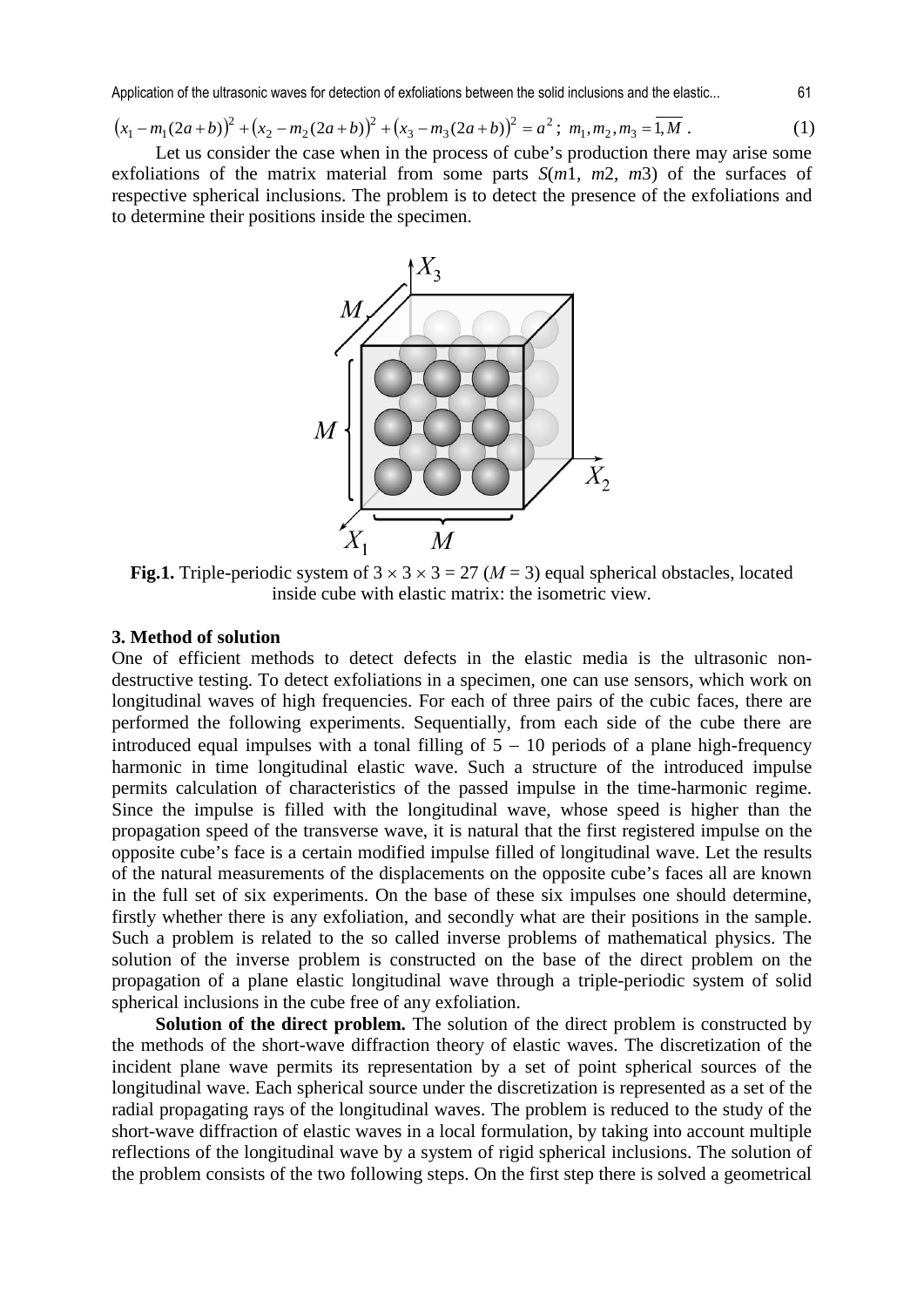problem – to find trajectories for each ray, arrived at the opposite face. On the second step, after having found the trajectories and the points of mirror reflections, in frames of the Geometric Diffraction Theory (GDT), the algorithm determines the displacements at the passed wave over the receiving face.

*First step***.** The resulting field of the propagating elastic longitudinal waves, over the receiving face, is a sum of the through-transmitted rays, which can be of one of the following types: (i) the rays passed across the system of spherical obstacles without any diffraction; (ii) the rays reflected from the system of obstacles or from the faces of the cube only once; (iii) the rays of multiple reflection from the system of solid spherical inclusions and from the sides of the cube.

The rays, passed through the system of inclusions without diffraction, are the rays, which propagate from the point sources of the spherical waves in the horizontal layers of thickness *b* between the neighbor layers of the spherical obstacles.

In the case of the gently sloping incidence to the side obstacles, which are tangential to the upper and the lower boundary planes of the elastic layer, there is a possibility to reflect only once; after that the reflected longitudinal wave falls to the receiving face.

When constructing the trajectories of multiple reflections, the diffraction field is very complex. This is connected with the fact that on the boundary surfaces of the solid inclusions and of the cube's faces, additionally to the reflections of the longitudinal waves there is also a transformation of the longitudinal wave to the transverse one, and *vice versa*. However, for the trajectories of the through-transmitted ray at the points of mirror reflections we take into account only reflection of the longitudinal wave again to the longitudinal wave. Under this condition, we take into account only those longitudinal waves, whose direction of the propagation subtends an acute angle with the direction of the initial plane wave.

*Second step***.** On this step the solution to the problem for the displacements can be written out explicitly, at the registering point, for each of the three types of waves discussed above.

1. For the rays passing across the cube without diffraction, in the high-frequency regime of oscillations, as  $k_p \to \infty$  and  $k_s \to \infty$ , along ray direction **q**, let us write out the leading asymptotic term of the representation for the wave at the receiving point:

$$
\mathbf{u}_{\mathbf{q}}^{(p)}(y) = Q_{\mathbf{q}} \mathbf{q} \frac{k_p^2}{4\pi \rho \omega^2} \frac{e^{ik_p R_0}}{R_0} \left[ 1 + \mathcal{O}\left(\frac{1}{k_p R_0}\right) \right], \quad R_0 = |x_0 - y|,
$$
 (2)

where  $Q_{q}$  is the projection of the point source **Q** at point  $x_{0}$  on the direction of the incident wave **q**,  $\rho$  is the mass density,  $\lambda$ ,  $\mu$  are the Lame coefficients,  $\omega$  is the frequency of the oscillations,  $k_p = \omega / c_p$ ,  $k_s = \omega / c_s$ ,  $c_p$ ,  $c_s$  are wave numbers and waves speeds, for the longitudinal and the transverse wave.

2. In [13], on the base of the physical Kirchhoff diffraction theory, there is developed an integral Somiljana's representation [14] for the displacements along the direction  $x_0 - y^* - x$ , in the longitudinal wave, at the wave one-time reflected from arbitrary smooth surface. Let us write out it for the radial displacement  $u_r^{(p)}(x)$  (after taking all slowly varying functions out of the integral in the high-frequency approximation), in the local spherical coordinate system *r*,  $\theta$ ,  $\psi$  at point  $y^*$  of the boundary surface:

$$
u_r^{(p)}(x) = \frac{Q_q}{4\pi \mu} i \frac{k_p^2}{k_s^2} \cdot \frac{k_p}{2\pi} \frac{\cos \gamma^*}{L_0 L} Z(y^*) V_{pp}(y^*) \iint_S e^{ik_p \varphi_{pp}} dS,
$$
  
\n
$$
u_{\theta}^{(p)}(x) = 0, \quad u_{\psi}^{(p)}(x) = 0, \quad \varphi_{pp} = |x_0 - y| + |y - x|, \quad L_0 = |x_0 - y^*|, \quad L = |y^* - x|.
$$
\n(3)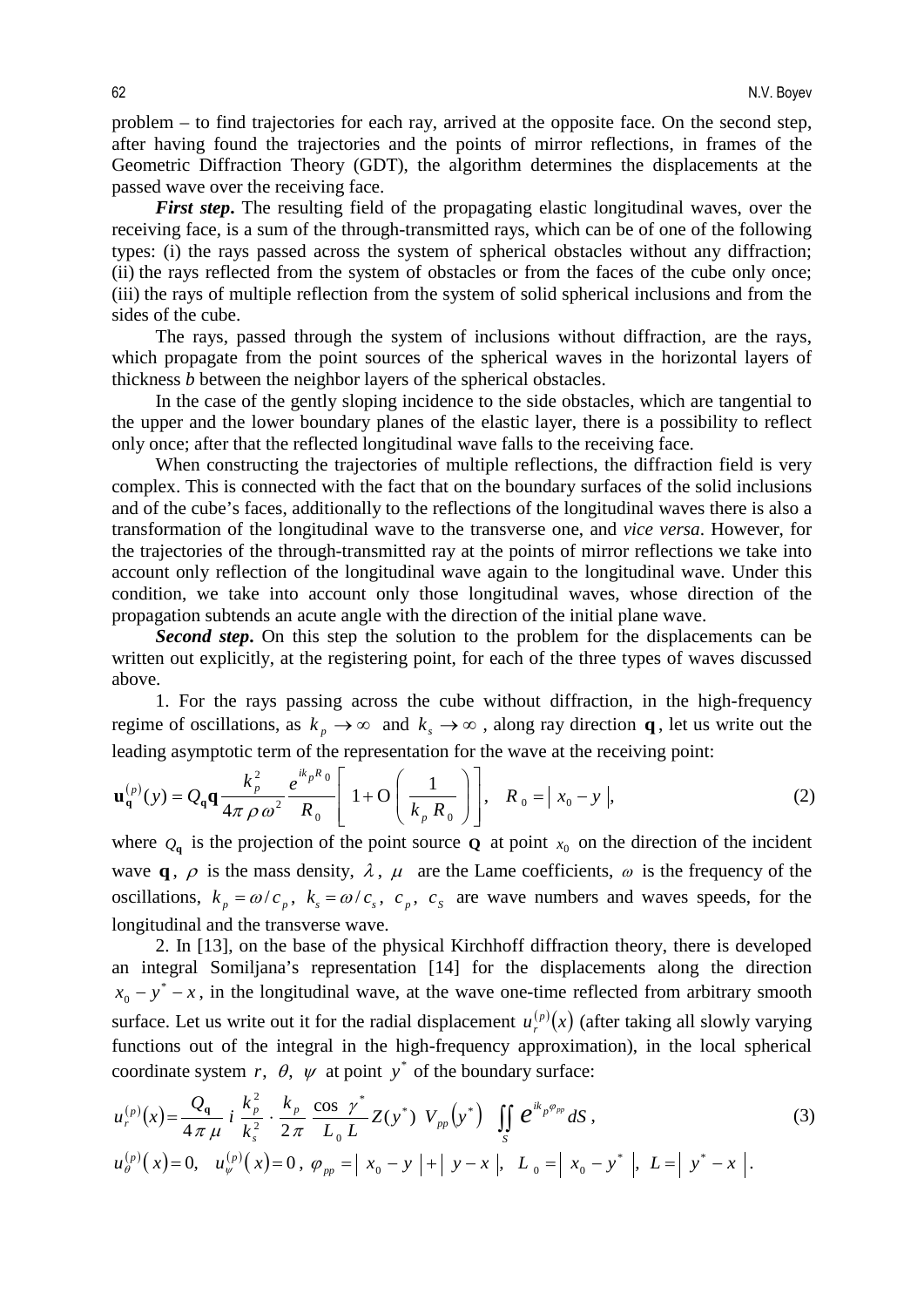Application of the ultrasonic waves for detection of exfoliations between the solid inclusions and the elastic... 63

The leading asymptotic term of the diffraction integral (3) is obtained by a twodimensional stationary phase asymptotic estimate [15]. The so obtained explicit expression corresponds to the geometrical diffraction theory:

$$
u_r^{(p)}(x) = \frac{B \times Z(y^*) \times V_{pp}(y^*) \exp\left[i k_p \left(L_0 + L_0\right) + \frac{\pi}{4} \left(\delta_2^{(pp)} + 2\right)\right]}{\sqrt{\left(L_0 + L_0\right)^2 + 2L_0 L \left(L_0 + L_0\right) \left(2H \cos^2 \gamma^* + \tilde{k} \sin^2 \gamma^*\right) \cos^{-1} \gamma^* + 4L_0^2 L^2 K}},
$$
\n
$$
B = \frac{Q_q}{4 \pi \mu} \frac{k_p^2}{k_s^2}.
$$
\n(4)

Here  $K = k_1 k_2$  is the Gaussian curvature,  $H = (k_1 + k_2)/2$  is the average curvature of the surface at the point of mirror reflection  $y^*$ , and  $\vec{k}$  is the curvature of the normal cut of the reflecting surface by the plane of the ray  $x_0 - y^* - x$ . The curvature  $\tilde{k}$  is defined by Euler's formula:  $\tilde{k} = k_1 \cos^2 \tilde{\varphi} + k_2 \sin^2 \tilde{\varphi}$  $\tilde{k} = k_1 \cos^2 \tilde{\varphi} + k_2 \sin^2 \tilde{\varphi}$  (cos  $\tilde{\varphi} = \frac{\cos \alpha}{\sin \alpha}$ \* sin  $\cos \ \tilde{\varphi} = \frac{\cos \ \theta}{\cdot \cdot \cdot}$ γ  $\widetilde{\varphi} = \frac{\cos \alpha}{\sin \alpha^*}, \sin \widetilde{\varphi} = \frac{\cos \beta}{\sin \alpha^*}$ \* sin  $\sin \ \widetilde{\varphi} = \frac{\cos \ \pi}{\sqrt{2}}$ γ  $\tilde{\varphi} = \frac{\cos \beta^2}{1 - \sin \beta^2}$ , which represents the

curvature of arbitrary normal cut in terms of its principal curvatures  $k_1$ ,  $k_2$  and angle  $\tilde{\varphi}$ , which is subtended by the tangential line to this normal cut with the first principal direction. In formula (3),  $V_{pp}$  is the coefficient of  $p - p$  reflection. Parameter  $Z(y^*)$  takes the value +1 or −1, depending in which part of the spherical surface, the point of the mirror reflection is located. Following [16],  $Z(y^*) = +1$ , if y<sup>\*</sup> belongs to the surface of the corresponding sphere, in the zone of braking engagement of the respective sphere with the matrix, and  $Z(y^*) = -1$ , if y<sup>\*</sup> belongs to the free surface  $S(m_1, m_2, m_3)$  of the respective exfoliation.

3. The multiple diffraction of the high-frequency longitudinal wave is studied in frames of an integral representation. The base for this integral representation for the radial displacement of *N* times reflected elastic wave, forms a modification of the integral representation [17], in the reflected wave, in frames of the Kirchhoff physical diffraction theory, realized earlier in the two-dimensional case of multiple reflection [18].

If the disposition of the boundary surfaces is such that the trajectory of the ray  $x_0 - y_1^* - y_2^* - ... - y_N^* - x_{N+1}$  results in  $p - p - ... - p$  reflection, then the amplitude of the radial displacement in *N* times reflected ray at point  $x_{N+1}$ , relatively the local spherical coordinate system *r*,  $\theta$ ,  $\psi$  at point  $y_N^*$  of the boundary surface, is represented by the Somiljana multiple integral [14] , with a certain strongly-oscillating function of many variables:

$$
u_r^{(p)}(x_{N+1}) = i^N \frac{Q_q}{4\pi \mu} \frac{k_p^2}{k_s^2} \left(\frac{k_p}{2\pi}\right)^N \left(\frac{k_p^2}{2k_s^2}\right)^N L_0^{-1} \prod_{n=1}^N Z_n(y_n^*) L_n^{-1} \cos \gamma_n^* V_{pp}(y_n^*) \times \times \iint_{S_N} \iint_{S_{N-1}} \iint_{S_2} e^{ik_p \varphi} dS_1 dS_2...dS_{N-1} dS_N, u_{\theta}^{(p)}(x_{N+1}) = 0, \quad u_{\psi}^{(p)}(x_{N+1}) = 0, \varphi_p = |x_0 - y_1| + |y_1 - y_2| + ... + |y_{N-1} - y_N| + |y_N - x_{N+1}|, \nL_0 = |x_0 - y_1^*|, L_{n-1} = |y_{n-1}^* - y_n^*|, \quad n = 2, ..., N; \quad L_N = |y_N^* - x_{N+1}|.
$$
\n
$$
(5)
$$

Let us write out the leading asymptotic term for the radial displacement, which is obtained by the asymptotic estimate, as  $k_p \rightarrow \infty$ , of the diffraction 2*N*-fold integral (5) by the multidimensional  $(2N$ -fold) stationary phase method [14]: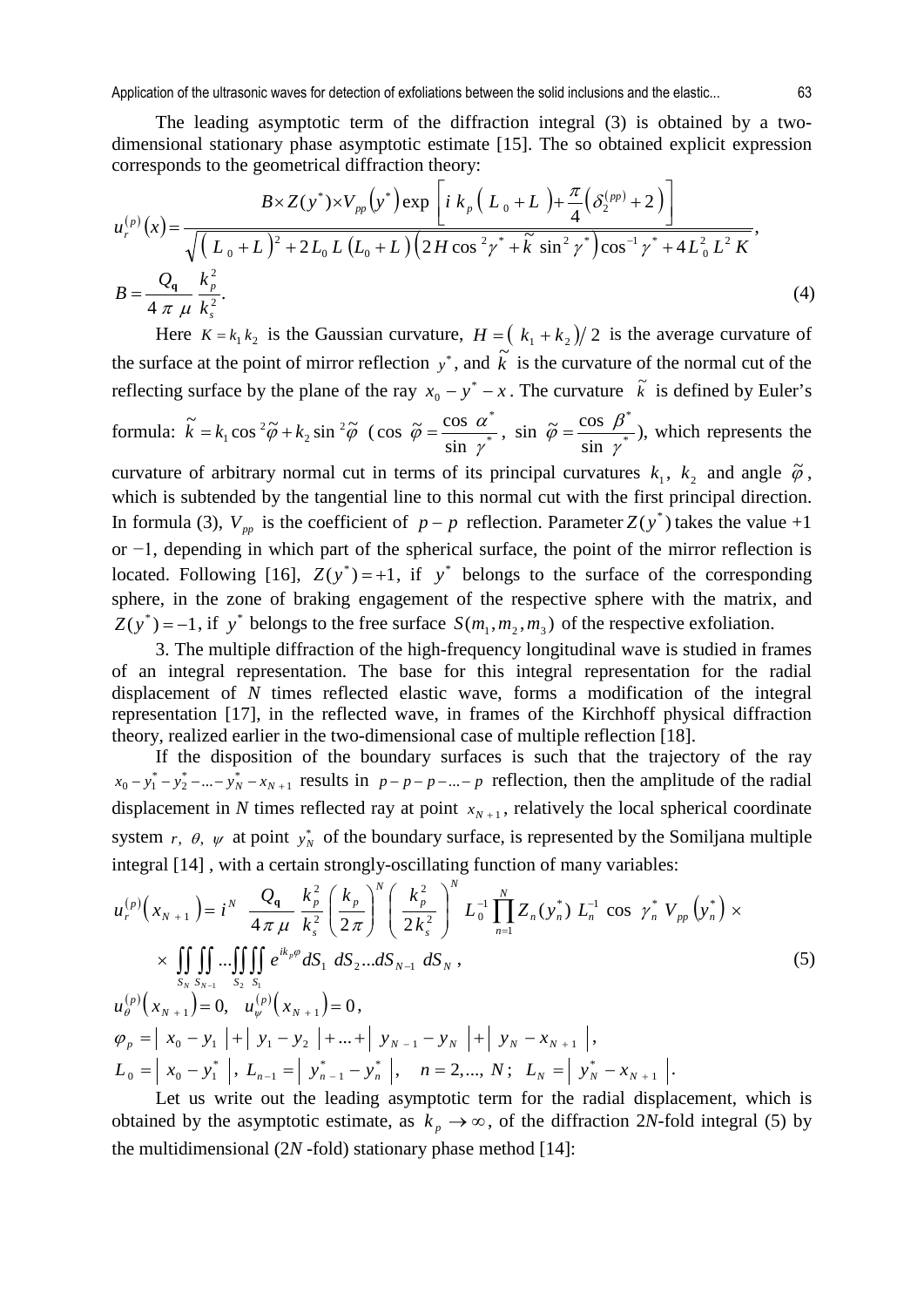64 N.V. Boyev

$$
u_r^{(p)}(x_{N+1}) = \frac{Q_q}{4\pi \mu} \frac{k_p^2}{k_s^2} \prod_{n=1}^N Z_n(y_n^*) \cos \gamma_n^* V_{pp}(y_n^*) \frac{\exp\left\{i \left[ k_p \sum_{n=0}^N L_n + \frac{\pi}{4} \left( \delta_{2N}^{(p)} + 2N \right) \right] \right\}}{\prod_{n=0}^N L_n \sqrt{|\det \left( D_{2N}^{(p)} \right)|}}.
$$
(6)

In expression (6),  $V_{pp}(y_n^*)$  are the reflection coefficients of *p* − wave at points of mirror reflection  $y_n^*$ ,  $n = 1, 2, ..., N$ . Parameter  $Z_n(y_n^*)$  takes the values +1 or – 1, depending on the factor, in which part of the spherical surface the point of mirror reflection is located. Following [16],  $Z_n(y_n^*) = +1$ , if  $y_n^*$  belongs to the surface of respective sphere in the zone of its braking engagement with the matrix and  $Z_n(y_n^*) = -1$ , if  $y_n^*$  belongs to the part of the free surface  $S(m_1, m_2, m_3)$  of respective exfoliation. Parameter  $\delta_{2N}^{(p)} = \text{sign } D_{2N}^{(p)}$  $\delta_{2N}^{(p)} = \text{sign } D_{2N}^{(p)}$  is the sign of the Hessian matrix  $D_{2N} = (d_{ij}), i, j = 1, 2, 3, ..., 2N$ , which is a banded matrix (with the width of the band equal to seven), symmetric  $d_{ii} = d_{ii}$ , with the following nontrivial elements  $d_{ij}$ ,  $i \leq j$ :

$$
d_{2n-1,2n-1} = (L_{n-1}^{-1} + L_n^{-1}) (1 - (q_n^{(n)}, e_n^{(n)})^2) - 2a^{-1} (q_n^{(n)}, e_r^{(n)}) \quad n = \overline{1, N}
$$
  
\n
$$
d_{2n,2n} = (L_{n-1}^{-1} + L_n^{-1}) (1 - (q_n^{(n)}, e_\varphi^{(n)})^2) - 2a^{-1} (q_n^{(n)}, e_r^{(n)}) \quad n = \overline{1, N}
$$
  
\n
$$
d_{2n-1,2n} = (L_{n-1}^{-1} + L_n^{-1}) (q_n^{(n)}, e_\varphi^{(n)}) (q_n^{(n)}, e_\varphi^{(n)}) \quad n = \overline{1, N}
$$
  
\n
$$
d_{2n-1,2n+1} = L_n^{-1} ((q_n^{(n)}, e_\varphi^{(n)}) (q_n^{(n+1)}, e_\varphi^{(n+1)}) - (e_\varphi^{(n)}, e_\varphi^{(n+1)}) ) \quad n = \overline{1, N-1}
$$
  
\n
$$
d_{2n-1,2n+2} = L_n^{-1} ((q_n^{(n)}, e_\varphi^{(n)}) (q_n^{(n+1)}, e_\varphi^{(n+1)}) - (e_\varphi^{(n)}, e_\varphi^{(n+1)}) ) \quad n = \overline{1, N-1}
$$
  
\n
$$
d_{2n,2n+1} = L_n^{-1} ((q_n^{(n)}, e_\varphi^{(n)}) (q_n^{(n+1)}, e_\varphi^{(n+1)}) - (e_\varphi^{(n)}, e_\varphi^{(n+1)}) ) \quad n = \overline{1, N-1}
$$
  
\n
$$
d_{2n,2n+2} = L_n^{-1} ((q_n^{(n)}, e_\varphi^{(n)}) (q_n^{(n+1)}, e_\varphi^{(n+1)}) - (e_\varphi^{(n)}, e_\varphi^{(n+1)}) ) \quad n = \overline{1, N-1}
$$
  
\n
$$
d_{2n,2n+2} = L_n^{-1} ((q_n^{(n)}, e_\varphi^{(n)}) (q_n^{(n+1)}, e_\varphi^{(n+1)}) - (e_\varphi^{(n)}, e_\varphi^{(n+1)}) ) \quad n = \overline{1, N-1}.
$$
  
\n(7)

The elements of the Hessian matrix (7) are written out for the considered case of the triple-periodic system of spherical obstacles, related to a global Cartesian coordinate system, formed by the edges of the cube, originated from a certain vortex. In the numerical treatment, to form the trajectory of multiple reflection at the mirror reflection points, it is also necessary to take into account local spherical coordinate systems. In formulae (7),  $(e_r^{(n)}, e_\theta^{(n)}, e_\phi^{(n)})$  is the orthonormal basis of a local spherical coordinate system at the mirror reflection point  $\left( x^{*}_{1n},x^{*}_{2n},x^{*}_{3n}\right)$ \* 2 \*  $\mathbf{y}_{n}^{*}\big(x_{1n}^{*},x_{2n}^{*},x_{3n}^{*}\big), \ \ \mathbf{q}_{0}^{(n)}=\big\{q_{01}^{(n)},q_{02}^{(n)},q_{03}^{(n)}\big\}$  $(n)$ 02  $(n)$ 01  $\mathbf{q}_0^{(n)} = \{q_{01}^{(n)}, q_{02}^{(n)}, q_{03}^{(n)}\}$  is the unit vector  $\mathbf{q}^{(n)}$ , defining the direction of incidence of the wave in the global Cartesian system at point  $y_n^*$  of the sphere. Let us calculate the local spherical coordinates  $(a, \theta_n, \varphi_n)$  of the mirror reflection point  $\left( x^{*}_{1n},x^{*}_{2n},x^{*}_{3n}\right)$ \* 2 \*  $y_n^*(x_{1n}^*, x_{2n}^*, x_{3n}^*)$ , located over the boundary surface of respective sphere, with certain parameters  $k_1, k_2, k_3$ :

$$
\theta_n = \theta_n^{(k_1, k_2, k_3)} = \arccos((x_{3n}^* - 2k_3 a)/a), \qquad 0 \le \theta_n \le \pi
$$
  

$$
\varphi_n = \varphi_n^{(k_1, k_2, k_3)} = \begin{cases} \arccos((x_{1n}^* - 2k_1 a)/a), & x_{2n}^* - 2k_2 a \ge 0 \\ \pi + \arccos((x_{1n}^* - 2k_1 a)/a), & x_{2n}^* - 2k_2 a < 0 \end{cases} \qquad 0 \le \varphi_n \le \pi
$$

Let us write out the expressions for the local basis vectors  $e_r^{(n)}$ ,  $e_\theta^{(n)}$ ,  $e_\phi^{(n)}$  in terms of the global basis vectors **i**, **j**,**k** at point  $y_n^*$ :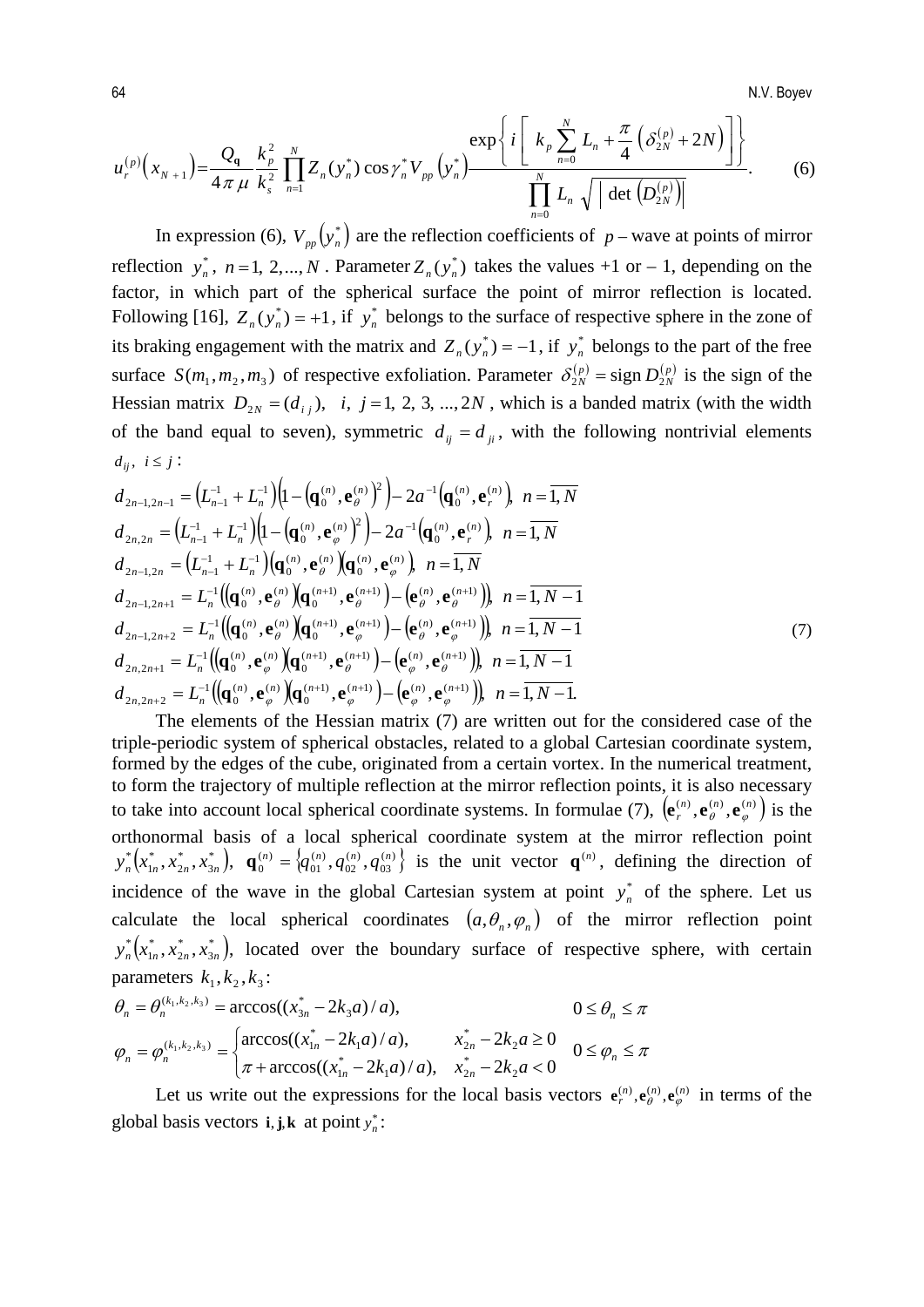The local coordinates of the direction of wave incidence at point  $y_n^*$  are defined by the relations:

 $\left(\mathbf{q}_{0}^{(n)},\mathbf{e}_{r}^{(n)}\right),\quad q_{\theta}^{(n)}=\left(\mathbf{q}_{0}^{(n)},\mathbf{e}_{\theta}^{(n)}\right),\quad q_{\varphi}^{(n)}=\left(\mathbf{q}_{0}^{(n)},\mathbf{e}_{\varphi}^{(n)}\right).$  $(n)$   $\alpha^{(n)}$   $\alpha^{(n)}$ 0  $(n)$   $\alpha^{(n)}$   $\alpha^{(n)}$  $\boldsymbol{0}$  $\alpha^{(n)} = \alpha^{(n)} \cdot \alpha^{(n)}$   $\alpha^{(n)} = \alpha^{(n)} \cdot \alpha^{(n)}$   $\alpha^{(n)} = \alpha^{(n)} \cdot \alpha^{(n)}$  $q_r^{(n)} = \left(\!\mathbf{q}_0^{(n)}, \mathbf{e}_r^{(n)}\right)\!\!, \quad q_\theta^{(n)} = \left(\!\mathbf{q}_0^{(n)}, \mathbf{e}_\theta^{(n)}\right)\!\!, \quad q_\varphi^{(n)} = \left(\!\mathbf{q}_0^{(n)}, \mathbf{e}_\varphi^{(n)}\right)\!\!,$ For the reflected ray  $q_r^{(n+1)} = -q_r^{(n)}, \quad q_\theta^{(n+1)} = q_\theta^{(n)}, \quad q_\phi^{(n+1)} = q_\phi^{(n)}.$  $q_r^{(n+1)} = -q_r^{(n)}, \quad q_\theta^{(n+1)} = q_\theta^{(n)}, \quad q_\phi^{(n+1)} = q_\phi^{(n)}$ 

The coordinates of the reflected ray  ${\bf q}^{(n+1)} = \{q_1^{(n+1)}, q_2^{(n+1)}, q_3^{(n+1)}\}$  in the global coordinate

system:  $c_n^{(n+1)} = -q_r^{(n)} \cos \theta_n - q_\theta^{(n)} \sin \theta_n.$  $s_2^{(n+1)} = -q_r^{(n)} \sin \theta_n \sin \varphi_n + q_\theta^{(n)} \cos \theta_n \sin \varphi_n + q_\phi^{(n)} \cos \varphi_n,$  $c_n^{(n+1)} = -q_n^{(n)} \sin \theta_n \cos \varphi_n + q_\theta^{(n)} \cos \theta_n \cos \varphi_n - q_\theta^{(n)} \sin \varphi_n$  $y_r$   $\cos\theta_n$   $y_\theta$   $\sin\theta_n$ 2 -  $q_r$   $\sin \theta_n \sin \psi_n + q_\theta$   $\cos \theta_n \sin \psi_n + q_\phi$   $\cos \psi_n$  $\mathbf{q}_1 = \mathbf{q}_r$   $\sin \theta_n \cos \theta_n + \mathbf{q}_\theta$   $\cos \theta_n \cos \theta_n$   $\mathbf{q}_\phi$   $\sin \theta_n$ *n n n r*  $q_3^{(n+1)} = -q_r^{(n)} \cos \theta_n - q_\theta^{(n)} \sin \theta_r$ *n*  $n \sin \varphi_n$ *n*  $n^{100}$   $\mu$ *n r*  $q_2^{(n+1)} = -q_r^{(n)} \sin \theta_n \sin \varphi_n + q_\theta^{(n)} \cos \theta_n \sin \varphi_n + q_\varphi^{(n)} \cos \varphi$ *n*  $n \cos \varphi_n$ *n*  $n \cos \varphi_n$ *n r*  $q_1^{(n+1)} = -q_r^{(n)} \sin \theta_n \cos \varphi_n + q_\theta^{(n)} \cos \theta_n \cos \varphi_n - q_\varphi^{(n)} \sin \varphi$ 

If the exfoliations are totally absent in the specimen, then the deviation of the theoretical prediction from the practical measurements is insignificant. In the case of a significant difference of these results, to find spatial location of the exfoliation, we analyze and compare the ranges of the deviation for the through-transmitted wave, over each of the six faces of the registered impulse.

**Solution of the inverse problem.** The direct problem results in the values of the displacement amplitudes in the registered longitudinal wave, over each point of the opposite face. Then we construct over this face some two-dimensional domains, which indicate the difference between the theoretical calculations and the experimental data. The boundary contours of these domains form the directional lines to the cylindrical surfaces with a generatrix orthogonal to the receiving face. Generally, with each such a face there may be connected even a set of such surfaces. Then we evaluate common domains of these cylinders' intersection. In this way one can find the location of the largest exfoliations of the spherical inclusions from the elastic matrix, which can significantly influence the physical properties of the metamaterial. To improve the precision of the location and the form of each such an exfoliation domain, one should use the solution of the direct problem on the throughtransmission of the ultrasonic impulse by taking into account the location and the exfoliation' geometry already stated at this stage. This is attained by applying formulae (2), (4), (6) with the values of parameter  $Z_n(y_n^*)$  at each point of mirror reflection, taking into account the detected exfoliation zones on the preceding step. Further, this iteration process can be continued up to an acceptable result. With so doing, at each iteration step the results of the calculation are compared with experimental data. Further improvement of the location and the shape of the exfoliations can be performed by applying over each face of the cube some sloped sensors, with the angle of incidence of the longitudinal wave equal to 45 degrees.

#### **4. Conclusion**

In frames of the geometrical short-wave diffraction theory, there is developed an algorithm to determine presence and location of possible exfoliations of the periodic system of solid inclusions from the elastic matrix of the metamaterial. The algorithm is based on the irradiation from each face of the cubic specimen the short impulses with a tone filling with the ultrasonic longitudinal waves. The algorithm implies experimental and theoretical study of the through-transmission of the high-frequency wave across the periodic system of inclusions. The theoretical solution is constructed by methods of the geometrical diffraction